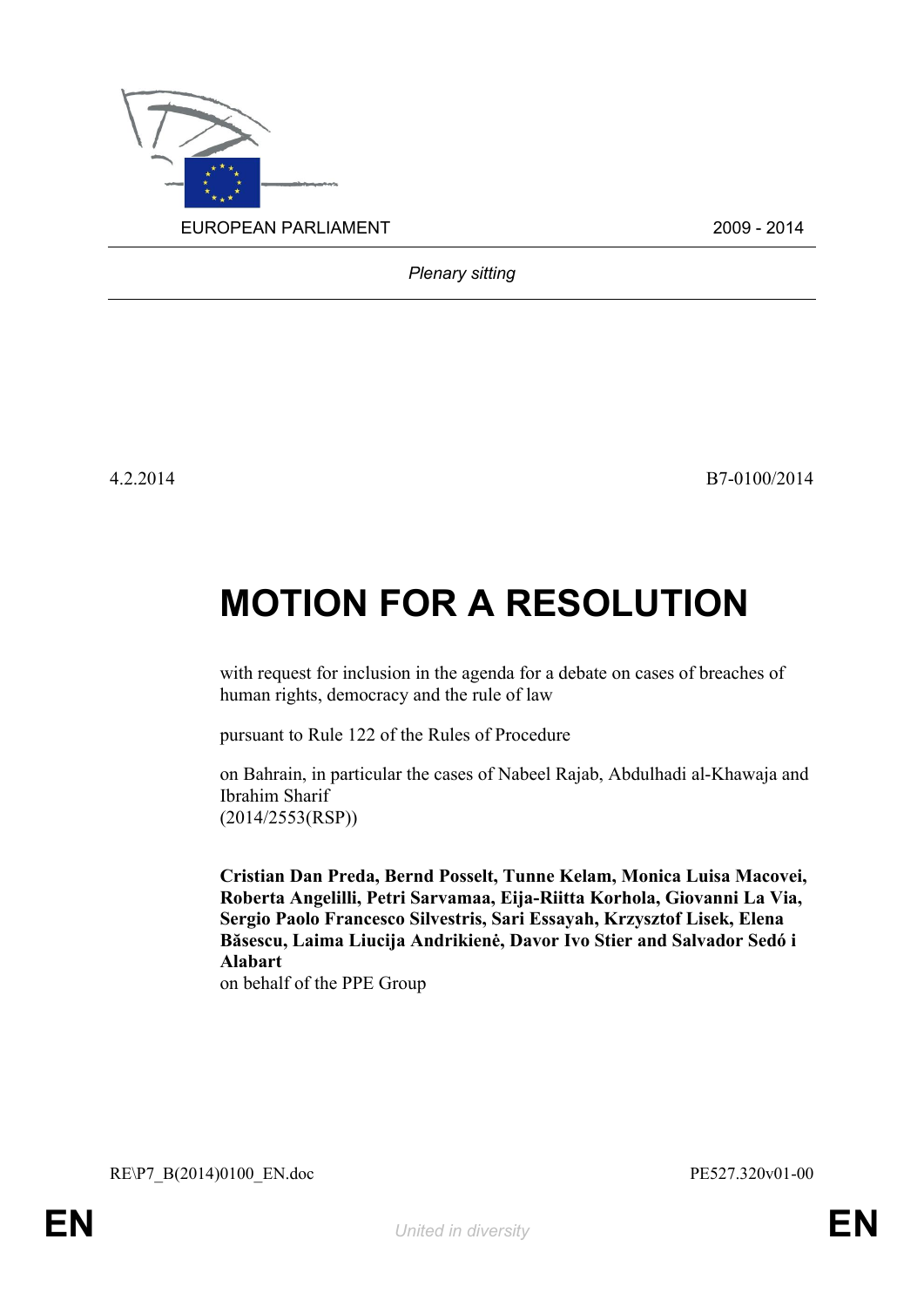## **B7-0100/2014**

## **European Parliament resolution on Bahrain, in particular the cases of Nabeel Rajab, Abdulhadi al-Khawaja and Ibrahim Sharif (2014/2553(RSP))**

## *The European Parliament*,

- having regard to its previous resolutions on Bahrain,
- having regard to the visit of a delegation of its Subcommittee on Human Rights to Bahrain on 19 and 20 December 2012 and to the press statement issued by that delegation, and having regard to the Arab Peninsula delegation visit from 27 to 30 April 2013 and its press statement,
- having regard to the statement by the Spokesperson of the Vice-President of the Commission / High Representative of the Union for Foreign Affairs and Security Policy (VP/HR) on Bahrain of 16 January 2014,
- having regard to the 23rd EU-GCC Joint Council and Ministerial Meeting, held in Manama, Bahrain, on 30 June 2013,
- having regard to the decision of the Arab League's Ministerial Council, meeting in Cairo on 1 September 2013, to set up a pan-Arab court of human rights in Bahrain's capital Manama,
- having regard to the 1966 International Covenant on Civil and Political Rights, the Convention against Torture and other Cruel, Inhuman or Degrading Treatment or Punishment, the Convention on the Rights of Child and the Arab Charter on Human Rights, to all of which Bahrain is a party,
- having regard to the EU Guidelines on Human Rights Defenders of 2004, as updated in 2008,
- having regard to the Universal Declaration of Human Rights of 1948,
- having regard to Rules 122(5) and 110(4) of its Rules of Procedure,
- A. whereas the President of the Bahrain Centre for Human Rights (BCHR) and deputy secretary general of the International Federation for Human Rights (FIDH), Nabeel Rajab was convicted to three years in prison in August 2012 for calling for and participating in "illegal gatherings" and "disturbing public order" between February and March 2011; whereas his sentence was reduces to two years in prison on appeal;
- B. whereas on Friday 29 November Nabeel Rajab served three quarters of his two years sentence and has become legally eligible for release; whereas a third request for early release was submitted by Nabeel Rajab's lawyers on 21 January 2014 to the Court but it was rejected;
- C. whereas the United Nations Working Group on Arbitrary Detention, characterised the detention of Mr. Nabeel Rajab, as arbitrary;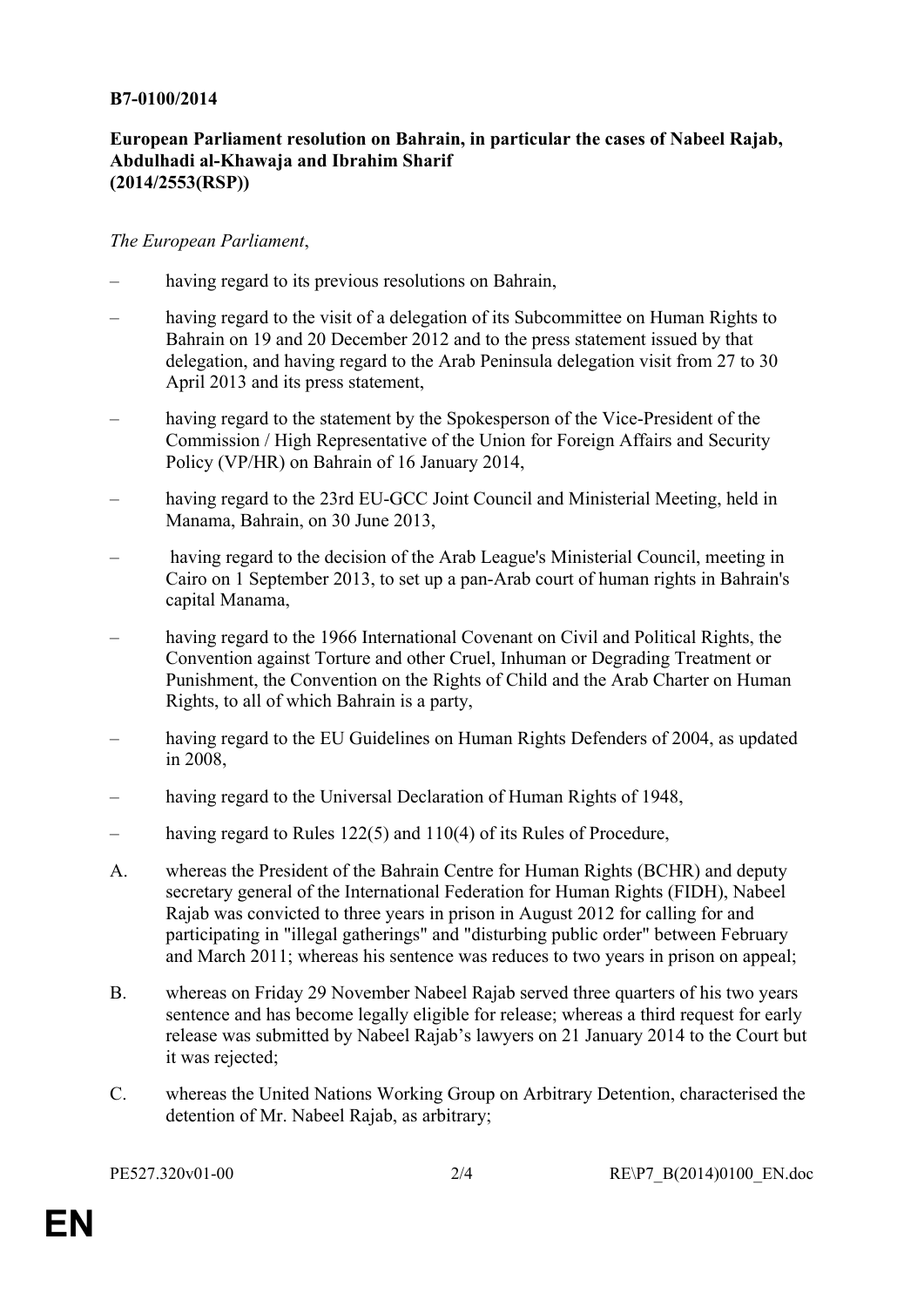- D. whereas on 22 June 2011 Abdulhadi-al-Khawaja founder of BCHR and regional coordinator of Front Line Defenders with Danish nationality, and Ebrahim Sharif secretary general of the National Democratic Action society, were sentenced to life sentence by a special military court; whereas after 3 years of appeals the legal process came to a conclusion and the sentences are upheld; whereas both leaders of peaceful protests were charged with attempting to "topple the regime forcibly in collaboration with a terrorist organization working for a foreign country" and "collecting money for a terrorist group";
- E. whereas, following the Bahrain Independent Commission of Inquiry (BICI) report, the Bahraini authorities committed themselves to undergoing reforms; whereas progress has been made in overhauling the legal and law enforcement systems, reinstating employees who were unfairly dismissed, and setting up a special prosecution unit to investigate abuse claims, as well as in carrying out reforms of the police;
- F. whereas on 2 September 2013 Bahrain announced that it would host the permanent headquarters of the Arab Human Rights Court following its approval at an Arab League meeting in Cairo;
- 1. Welcomes the news that HRH Bahrain's Crown Prince Salman bin Hamad al-Khalifa, upon the request of HM King Hamad Bin Issa Al Khalifa, held wide ranging talks with participants in the National Consensus Dialogue in recent days, including in particular with Al-Wefaq's Secretary General Sheikh Ali Salman for the first time since the events of February 2011; welcomes the positive reaction of the opposition and looks forward to the resumption of the National Consensus Dialogue; notes that there is no solution other than a Bahraini one based on compromises and mutual trust;
- 2. Hopes that the consultations led by HRH Crown Prince Salman, as well as the decision to raise the level of governmental and other parties' representation in the dialogue, will pave the way for long term national reconciliation and sustainable reform in Bahrain;
- 3. Calls for the release of Nabeel Rajab, Abdulhadi al-Khawaja, Ibrahim Sharif, and other prisoners of conscience;
- 4. Welcomes the steps taken by the Bahraini authorities to implement the recommendations by the Bahraini Independent Commission of Inquiry; recognises that efforts have been undertaken in this respect; calls for the respect of human rights and fundamental freedoms;
- 5. Notes the Bahraini Government's ongoing efforts to reform the penal code and legal procedures, and encourages this process to continue; calls on the Government of Bahrain to take all necessary steps to guarantee due process, and the independence and impartiality of the judiciary in Bahrain, and to ensure that it acts in full accordance with international human rights standards;
- 6. Welcomes the operational launch of the office of the Ministry of Interior's

[RE\P7\\_B\(2014\)0100\\_EN.doc](#page-0-1) 3/4 [PE527.320v01-00](#page-0-0)